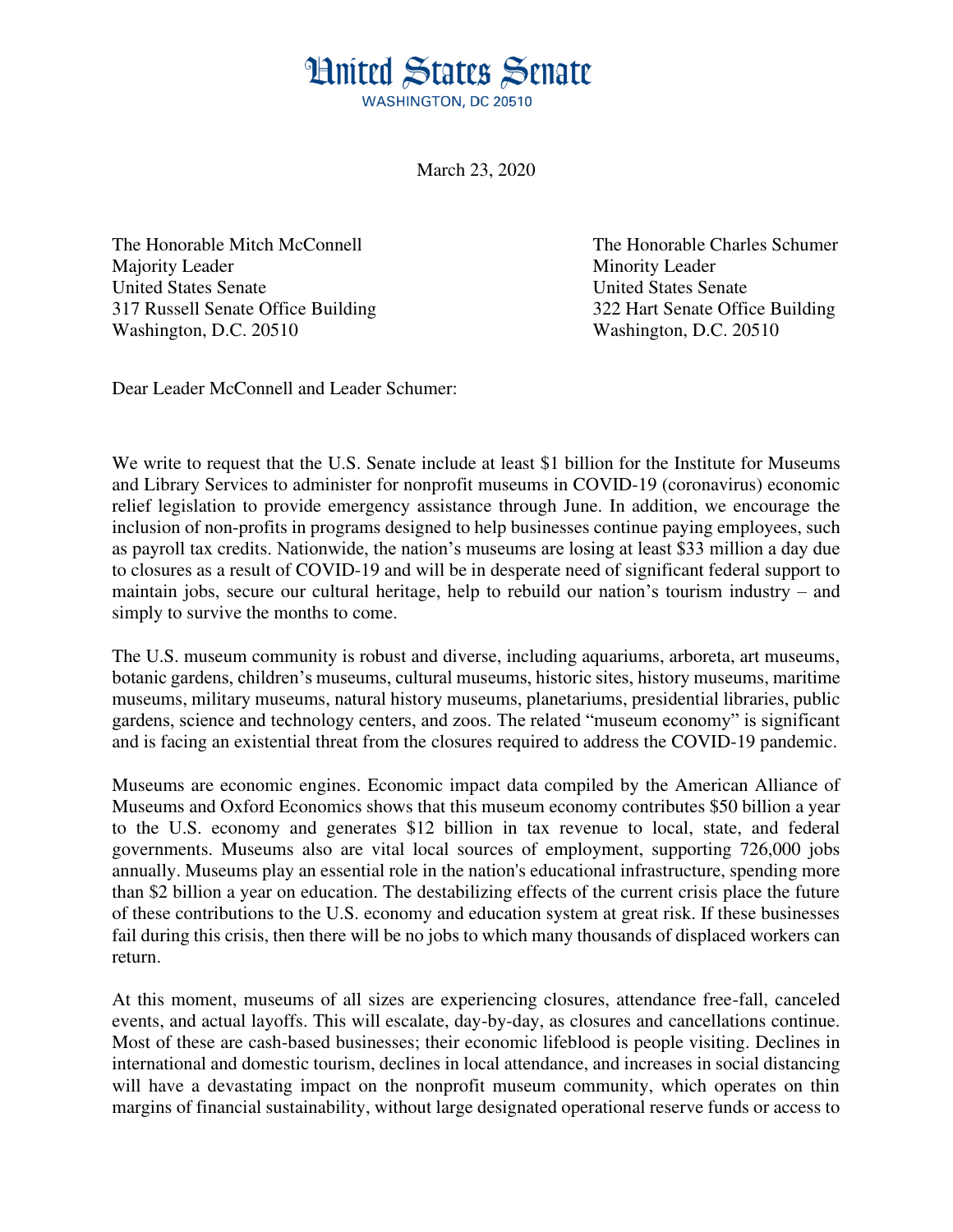## **Hnited States Senate**

**WASHINGTON, DC 20510** 

tax-relief benefits, and is often largely dependent on earned revenue from visitors passing through their doors. Over and above losses in earned revenue and unremitted expenses, museums are expecting lost charitable contributions as donors reassess their capacity to give due to the stock market's volatility. The American Alliance of Museums estimates as many as 30% of museums, mostly in small and rural communities, will not re-open without significant and immediate emergency financial assistance.

Initial furloughs and layoffs among museum personnel have already begun this week. There are field-wide concerns about large-scale layoffs, especially for the lowest paid and hourly staff as they will potentially be hit the hardest. As employers, museums care deeply about the welfare, health, and financial stability of hard-working staff, and are concerned that increasing unemployment among museum personnel may exacerbate broader community issues of lack of access to health care, food insecurity, and even homelessness that will make the COVID-19 response much more challenging. Any federal support that directly supports workers can offset personnel costs, which make up a significant proportion of the average museum's operating budget. We also encourage inclusion of small nonprofit businesses, including many museums, in any support programs designed to help small businesses continue paying employees.

Museums have impressive support from the public. According to a recent public opinion poll, 96% of Americans would think positively of their elected officials taking legislative action to support museums, regardless of political persuasion or community size. 97% of Americans believe that museums are educational assets, and 89% believe that museums contribute important economic benefits to their community. Museums are also one of the most trusted sources of information in America, rated higher than local papers, nonprofit researchers, the U.S. government, or academic researchers. Museums can leverage this high level of public trust to provide education on COVID-19 and fight misinformation about its spread. By empowering the public with the information they need to make informed decisions and lower their risk of contracting or spreading disease, museums can help sustain healthy communities, maintain calm, and reduce the chances for an increase in discrimination or xenophobia often created by global diseases.

Even now, while museums are experiencing closures and significant losses in revenue, and planning for staff reductions, they are still serving an increase in demand in communities across the United States by providing lesson plans, online learning opportunities, and "drop-off" learning kits to teachers and parents in areas where schools have closed; freely sharing virtual exhibitions and content accessible to those who are otherwise isolated; maintaining their outdoor spaces to provide quiet places to relieve stress during this time of high anxiety; and supporting the families of health care workers and first responders with access to child care and meals.

Museums are community anchors, addressing challenges in times of crisis like the one we are currently experiencing. Unfortunately, we expect hardships to be faced by increasing numbers of museums in communities across the country in the months ahead, underscoring the urgent need for museums to be included in economic stimulus relief.